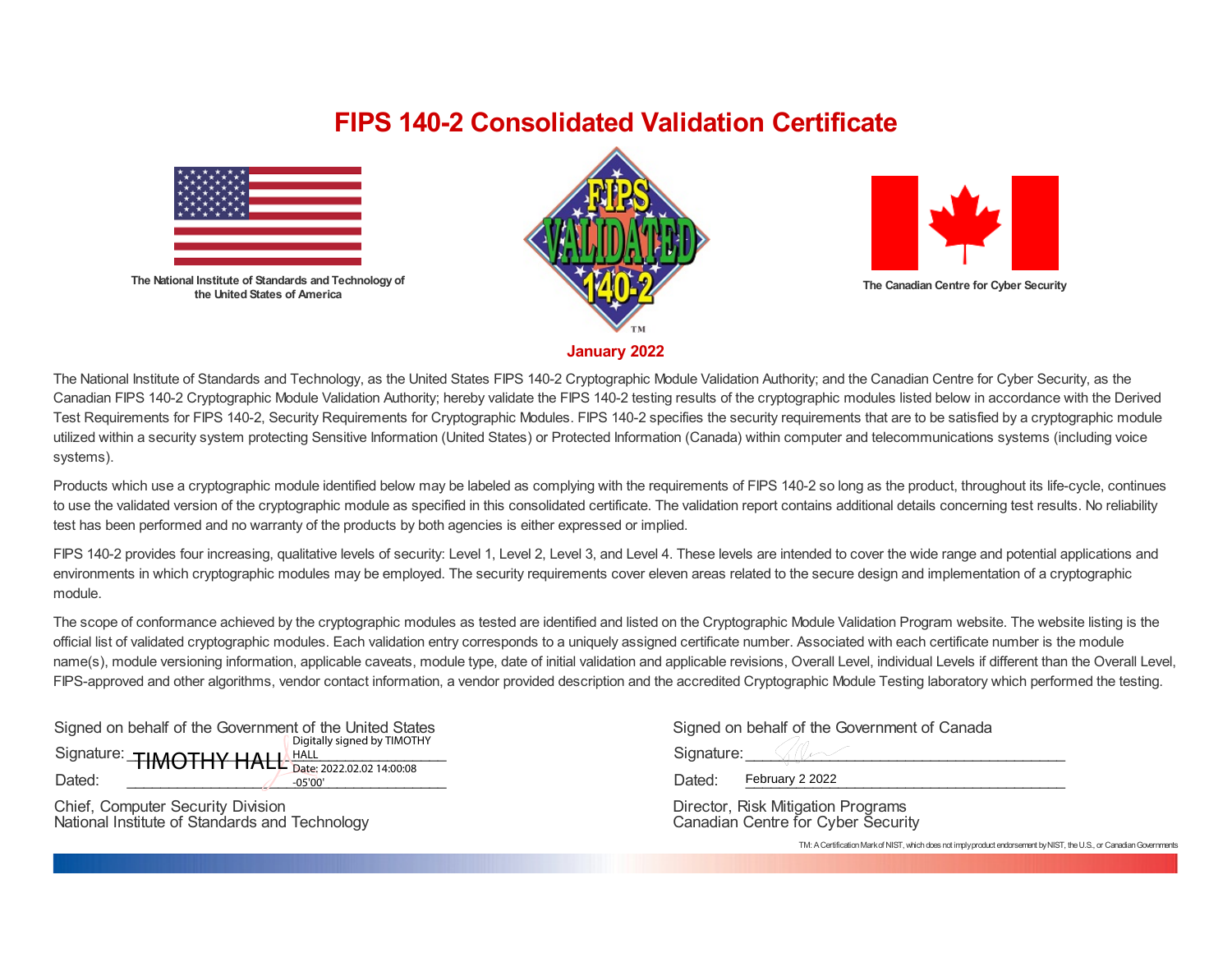| <b>Certificate</b><br><b>Number</b> | Validation /<br><b>Posting Date</b> | <b>Module Name(s)</b>                                                                                                                          | <b>Vendor Name</b>      | <b>Version Information</b>                                                                                                                                                                                                                                                                                                                                                                                                                                    |
|-------------------------------------|-------------------------------------|------------------------------------------------------------------------------------------------------------------------------------------------|-------------------------|---------------------------------------------------------------------------------------------------------------------------------------------------------------------------------------------------------------------------------------------------------------------------------------------------------------------------------------------------------------------------------------------------------------------------------------------------------------|
| 4119                                | 01/03/2022                          | Juniper Networks ACX5448-M<br>Router                                                                                                           | Juniper Networks, Inc.  | Hardware Version: ACX5448-M-AC-AFI, ACX5448-M-AC-AFO, ACX5448-M-DC-<br>AFI, ACX5448-M-DC-AFO; Firmware Version: JUNOS OS 20.3R1                                                                                                                                                                                                                                                                                                                               |
| 4120                                | 01/03/2022                          | Saviynt Cryptographic Module                                                                                                                   | Saviynt                 | Software Version: 1.0                                                                                                                                                                                                                                                                                                                                                                                                                                         |
| 4121                                | 01/03/2022                          | DualAuth Cryptographic Module                                                                                                                  | <b>DualAuth</b>         | Software Version: 2.2                                                                                                                                                                                                                                                                                                                                                                                                                                         |
| 4122                                | 01/03/2022                          | FilingCloud Cryptographic Module                                                                                                               | FilingCloud             | Software Version: 2.2                                                                                                                                                                                                                                                                                                                                                                                                                                         |
| 4123                                | 01/05/2022                          | <b>FUJIFILM SONOSITE</b><br>Cryptographic Module                                                                                               | FUJIFILM SONOSITE, Inc. | Software Version: 1.0                                                                                                                                                                                                                                                                                                                                                                                                                                         |
| 4124                                | 01/10/2022                          | Hub Security Cryptographic Module Hub Security LTD                                                                                             |                         | Hardware Version: V.0002; Firmware Version: V2.0002.0050.0503.0725.080                                                                                                                                                                                                                                                                                                                                                                                        |
| 4125                                | 01/10/2022                          | Qualcomm(R) Inline Crypto Engine Spectralink Corporation<br>(SDCC)                                                                             |                         | Hardware Version: 3.0.0                                                                                                                                                                                                                                                                                                                                                                                                                                       |
| 4126                                | 01/10/2022                          | Ubuntu 20.04 Azure Kernel Crypto<br>API Cryptographic Module                                                                                   | Canonical Ltd.          | Software Version: 3.0                                                                                                                                                                                                                                                                                                                                                                                                                                         |
| 4127                                | 01/10/2022                          | Ubuntu 20.04 GCP Kernel Crypto<br>API Cryptographic Module                                                                                     | Canonical Ltd.          | Software Version: 3.0                                                                                                                                                                                                                                                                                                                                                                                                                                         |
| 4128                                | 01/10/2022                          | OpenSSL Neubus FIPS                                                                                                                            | Neubus Inc              | Software Version: 1.0                                                                                                                                                                                                                                                                                                                                                                                                                                         |
| 4129                                | 01/10/2022                          | Cisco Aironet 1562e/i/d/ps, 2802e/i,<br>3802e/i/p, 4800 and IW6300H-<br><b>AC/DC/DCW Wireless LAN</b><br>Access Points, Version IOS-XE<br>17.3 | Cisco Systems, Inc.     | Hardware Version: 1562e, 1562i, 1562d, 1562ps, 2802e, 2802i, 3802e, 3802i,<br>3802p, 4800, IW6300H-AC, IW6300H-DC and IW6300H-DCW with FIPS Kit: AIR-<br>AP-FIPSKIT=; Firmware Version: IOS-XE 17.3                                                                                                                                                                                                                                                           |
| 4130                                | 01/11/2022                          | Juniper Networks EX4650,<br>QFX5120 and QFX5210 Ethernet<br><b>Switches</b>                                                                    | Juniper Networks, Inc.  | Hardware Version: EX4650-48Y-AFI, EX4650-48Y-AFO, EX4650-48Y-DC-AFI,<br>EX4650-48Y-DC-AFO, QFX5120-32C-AFI, QFX5120-32C-AFO, QFX5120-32C-<br>DC-AFI, QFX5120-32C-DC-AFO, QFX5120-48T-AFI, QFX5120-48T-AFO,<br>QFX5120-48T-DC-AFI, QFX5120-48T-DC-AFO, QFX5120-48Y-AFI2, QFX5120-<br>48Y-AFO2, QFX5120-48Y-DC-AFI2, QFX5120-48Y-DC-AFO2, QFX5210-64C-<br>AFI, QFX5210-64C-AFO, QFX5210-64C-DC-AFI, QFX5210-64C-DC-AFO;<br>Firmware Version: JUNOS OS 20.2R1-S1 |
| 4131                                | 01/13/2022                          | Juniper OpenSSL Cryptographic<br>Module                                                                                                        | Juniper Networks, Inc.  | Software Version: 1.0                                                                                                                                                                                                                                                                                                                                                                                                                                         |
| 4132                                | 01/13/2022                          | Ubuntu 20.04 AWS Kernel Crypto<br>API Cryptographic Module                                                                                     | Canonical Ltd.          | Software Version: 3.0                                                                                                                                                                                                                                                                                                                                                                                                                                         |
| 4133                                | 01/13/2022                          | ECI TM200EN Encryption Module                                                                                                                  | ECI Telecom Ltd.        | Hardware Version: TM100_2ENB, TM200ENB, TR10_12ENB; Firmware Version:<br>R9.0                                                                                                                                                                                                                                                                                                                                                                                 |

## **<http://csrc.nist.gov/Projects/Cryptographic-Module-Validation-Program/Validated-Modules>**